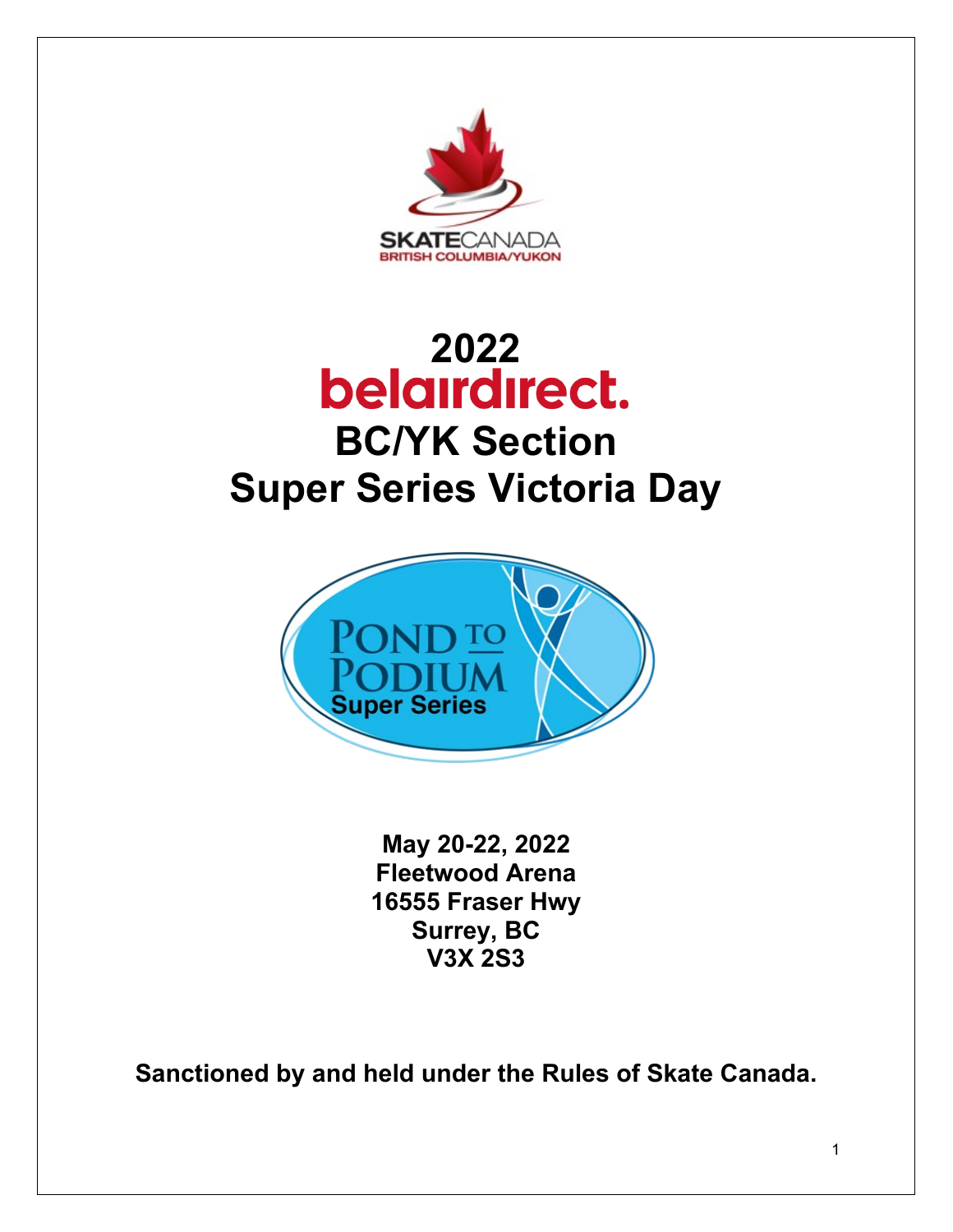





# **2022 [belairdirect](http://www.skatinginbc.com/news/belair-direct-member-benefit-page) BC/YK SUPER SERIES VICTORIA DAY**

**Hosted by the BC /YK SECTION at Fleetwood Arena May 20-22, 2022**

**This competition is the second Super Series event of 2022-2023 and is open to all skaters who are registered members in good standing with Skate Canada or other ISU Member club. Super Series services provided at the competition are: LIVE STREAMING OF ALL EVENTS, FEEDBACK ASSESSMENT OPPORTUNITY FOR ALL PODIUM PATHWAY CATEGORIES, SUPER SERIES POINTS FOR PODIUM PATHWAY CATEGORIES JUVENILE TO SENIOR, and PRE-JUVENILE U11. Super Series points accumulation for Pre-Juvenile U13 and all STAR categories will begin at Super Series BC SummerSkate.** 

**[Online registration](https://skatecanada.wufoo.com/forms/rrc39ew0299d6n/) must be completed by 11:45 pm, Friday, April 8, 2022.** 

- **DATE:** May 20-22, 2022
- **HOST:** BC/YK Section
- **VENUE:** Fleetwood Arena at the Surrey Sport and Leisure Complex 16555 Fraser Hwy. Surrey, BC V3X 2S3

**ICE SURFACE:** 80' x 200'

| <b>HOTEL:</b>     | Comfort Inn & Suites<br>8255 166 Street |     |                          | Quote 'VICTORIA DAY' for rate of \$115 per night |
|-------------------|-----------------------------------------|-----|--------------------------|--------------------------------------------------|
|                   | Surrey, BC V4N 5R8                      |     | Phone: 604 576 8888      |                                                  |
| <b>REGISTRAR:</b> | <b>BC/YK Section Office</b>             |     |                          | Phone 604 205 6960 NO COLLECT CALLS PLEASE       |
|                   | Suite 2 6501 Sprott St.                 |     | Toll Free 1 888 752 8322 |                                                  |
|                   | Burnaby, BC V5B 3B8                     | Fax | 604 205 6962             |                                                  |
|                   | bcyksection@skatinginbc.com             |     |                          |                                                  |

**REGISTRATION INQUIRIES[: bcyksection@skatinginbc.com](mailto:bcyksection@skatinginbc.com)** 

**TECHNICAL INQUIRIES: [janicedhunter@gmail.com](mailto:janicedhunter@gmail.com) (please do not contact with registration inquiries)**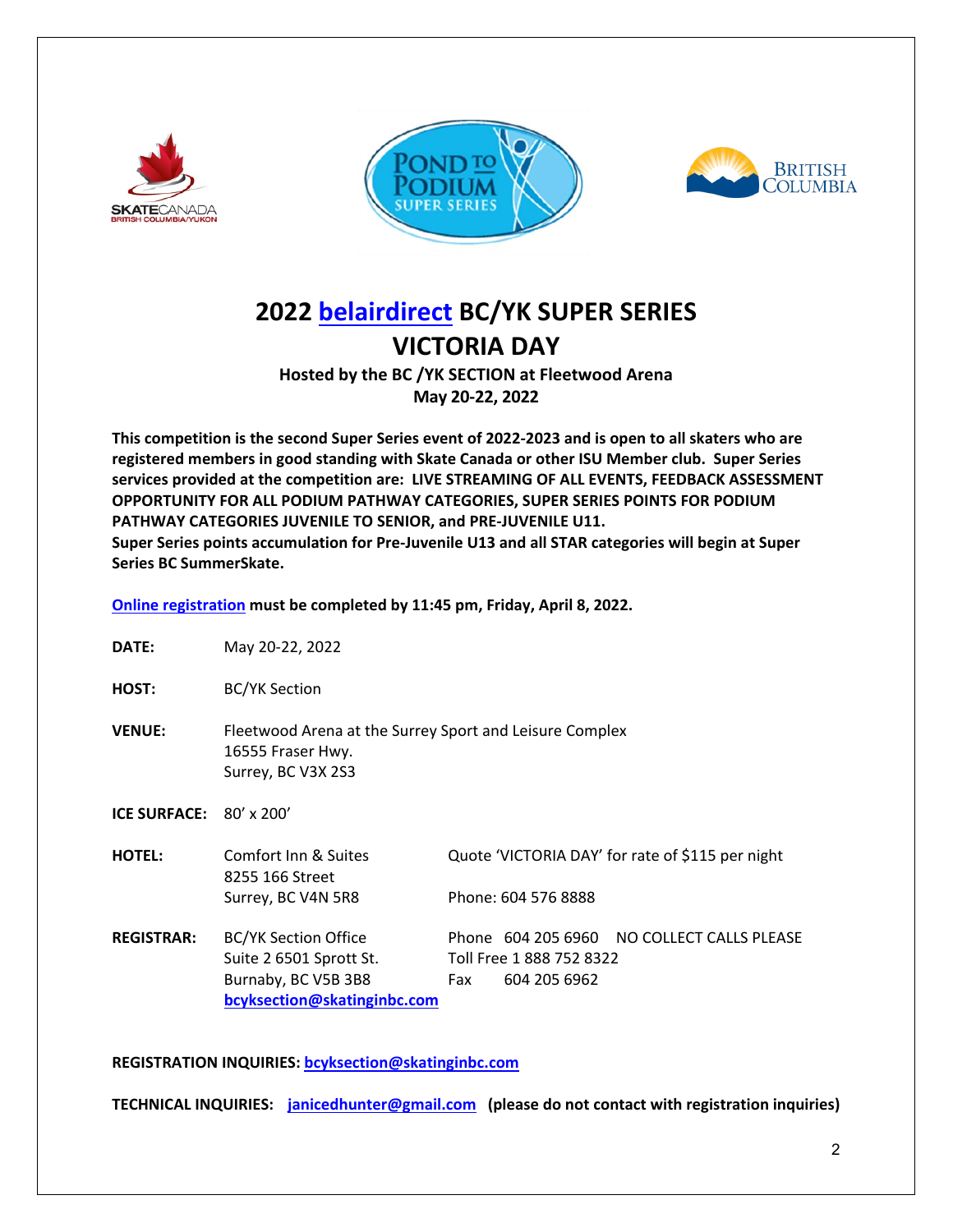#### **EVENTS TO BE HELD & ENTRY INFORMATION**

**As with all Super Series events, an additional \$7.50 per entry has been added to offset the costs of live streaming. Novice, Junior and Senior Singles categories are being offered as Short and Free Skating Programs separately. Skaters must enter both the short and the free for points to count towards Super Series Standings. Singles skaters may compete a total of two programs in the competition. The table below shows the two category options available for skaters to enter. Artistic categories will be cancelled if there is not enough ice time.**

| Pre-Juvenile + STAR 7 or STAR 9                                 | Pre-Juvenile + Artistic |  |
|-----------------------------------------------------------------|-------------------------|--|
| Juvenile + STAR 7 or STAR 9                                     | Juvenile + Artistic     |  |
| STAR 7 or STAR 9 + one of STAR 6,8,10 or Gold                   | STAR 7 or 9 + Artistic  |  |
| STAR 6,8,10, Gold + Artistic                                    |                         |  |
| Pre-Novice - Senior: no other singles categories may be entered |                         |  |

**Please note that all Podium Pathway categories will be marked according to the 2022-2023 Skate Canada Program Requirements Quick Reference Guides posted on the Technical pages of the Skating in BC website. The 2019-2020 assessment standards for STAR 1-4 will be used.**

| STAR <sub>1</sub>           |                      |             | \$65.00             |
|-----------------------------|----------------------|-------------|---------------------|
| STAR <sub>2</sub>           |                      |             | \$85.00             |
| STAR <sub>3</sub>           |                      |             | \$85.00             |
| STAR <sub>4</sub>           | Girls U10            | <b>Boys</b> | \$90.00             |
|                             | Girls U13            |             |                     |
|                             | Girls 13 & Over      |             |                     |
| STAR <sub>5</sub>           | Girls U10            | <b>Boys</b> | \$95.00             |
|                             | Girls U13            |             |                     |
|                             | Girls 13 & Over      |             |                     |
| STAR 6 Free Skate           | Women                | Men         | \$95.00             |
| <b>STAR 7 Short Program</b> | Women                | Men         | \$95.00             |
| <b>STAR 8 Free Skate</b>    | Women                | Men         | \$95.00             |
| <b>STAR 9 Short Program</b> | Women                | Men         | \$95.00             |
| <b>STAR 10 Free Skate</b>   | Women                | Men         | \$95.00             |
| <b>Gold Free Skate</b>      | Women                | Men         | \$95.00             |
| Pre-Juvenile Singles        | Women U11            | Men         | \$95.00             |
|                             | Women U13            |             |                     |
| Pre-Juvenile Dance          | Pattern Dance        |             | \$55.00 per skater  |
| Juvenile Singles            | Women U11            | Men         | \$95.00             |
|                             | Women U15            |             |                     |
| Juvenile Dance              | Pattern Dance        |             | \$55.00 per skater  |
| Juvenile Dance              | Free Dance           |             | \$55.00 per skater  |
| Juvenile Pairs              |                      |             | \$55.00 per skater  |
| <b>Pre-Novice Singles</b>   | Women U14            | Men U16     | \$190.00            |
|                             | Women U16            |             |                     |
| Pre-Novice Dance            | Pattern Dance        |             | \$55.00 per skater  |
| <b>Pre-Novice Dance</b>     | <b>Free Dance</b>    |             | \$55.00 per skater  |
| <b>Pre-Novice Pairs</b>     | <b>Short Program</b> |             | $555.00$ per skater |
| <b>Pre-Novice Pairs</b>     | Free Program         |             | \$55.00 per skater  |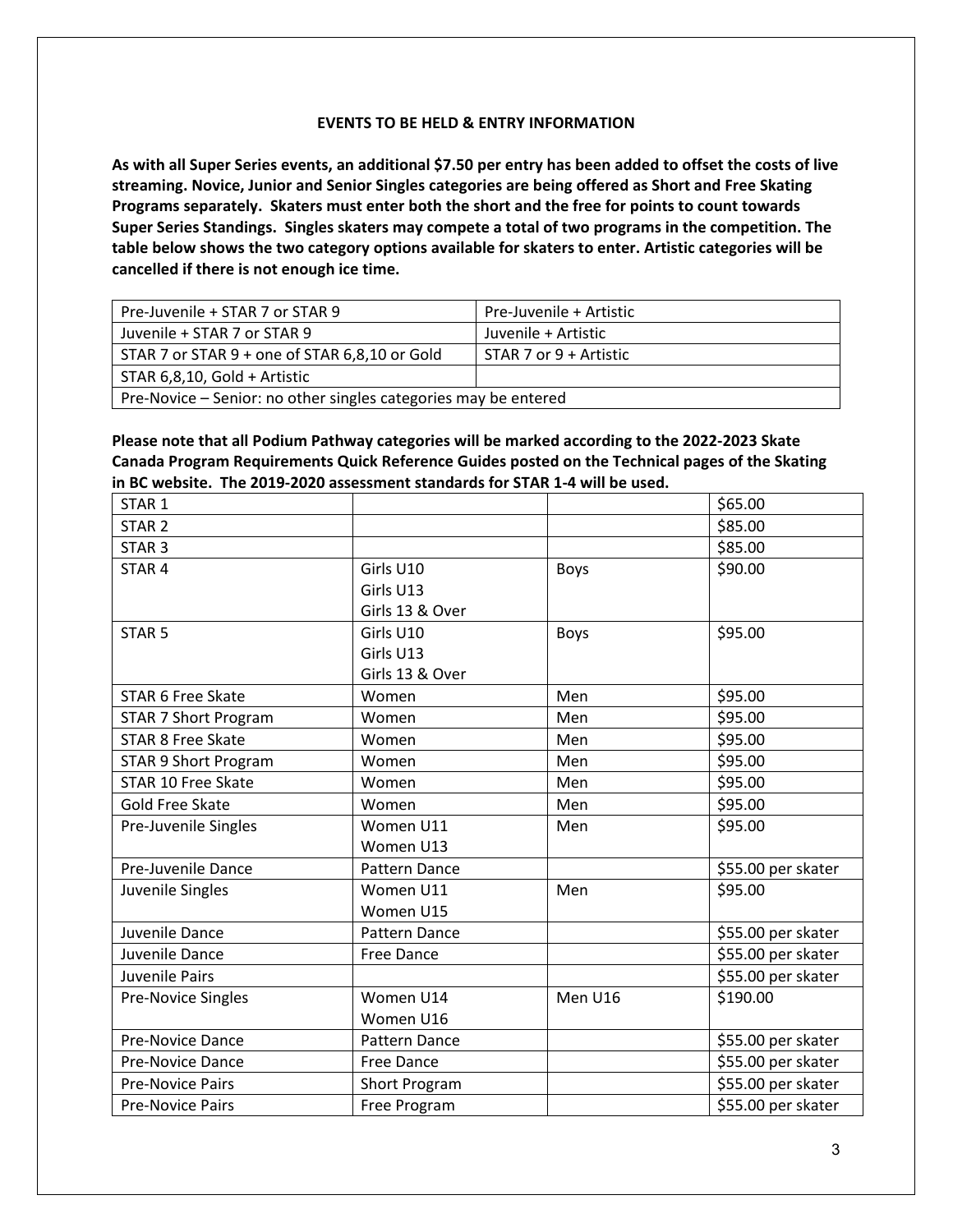| Novice Singles - Short Program | Women         | Men | \$95.00            |
|--------------------------------|---------------|-----|--------------------|
| Novice Single - Free Program   | Women         | Men | \$95.00            |
| Novice Dance                   | Pattern Dance |     | \$55.00 per skater |
| Novice Dance                   | Free Dance    |     | \$55.00 per skater |
| <b>Novice Pairs</b>            | Short Program |     | \$55.00 per skater |
| <b>Novice Pairs</b>            | Free Program  |     | \$55.00 per skater |
| Junior Singles - Short Program | Women         | Men | \$95.00            |
| Junior Singles - Free Program  | Women         | Men | \$95.00            |
| Senior Singles-Short Program   | Women         | Men | \$95.00            |
| Senior Singles - Free Program  | Women         | Men | \$95.00            |
| STAR <sub>5</sub>              | Artistic      |     | \$90.00            |
| STAR <sub>7</sub>              | Artistic      |     | \$90.00            |
| STAR <sub>9</sub>              | Artistic      |     | \$90.00            |
| Gold                           | Artistic      |     | \$90.00            |

Entry fees will be refunded only if the competition is not held or if the entry is withdrawn before the closing date of entry. NO REFUNDS WILL BE GIVEN AFTER THE CLOSING DATE OF ENTRIES OF THE COMPETITION (April 8, 2022).

### **LATE ENTRIES WILL BE ACCEPTED AT THE DISCRETION OF THE COMPETITION COMMITTEE AND CHARGED DOUBLE THE ENTRY FEE. All payments must be made online at the time of registration.**

All single event entries will be contacted the next business day following the close of entries. Single event entries must contact the BC/YK Section office within three business days to indicate whether they wish to withdraw, skate for evaluation<sup>\*</sup> or change categories (if applicable), otherwise the event will be cancelled with refund. \*Skating for an evaluation is only applicable to Podium Pathway categories and STAR Free Skating categories. If a technical panel is not available, the evaluation will be for Program Components only. Skaters may skate up one category higher than they are qualified for.

[Online Registration](https://skatecanada.wufoo.com/forms/rrc39ew0299d6n/) must be completed by 11:45 p.m. Friday, April 8, 2022. Instructions for entering online can be found on page 8 of this announcement.

For all categories age shall be the age of the skater before July 1, 2021 and tests passed shall be as of April 8, 2022 (closing date of entries).

**Please note that age categories may be combined if there are insufficient entries in an individual category.**

**PLANNED PROGRAM CONTENT FOR ALL FREE SKATE & ARTISTIC EVENTS EXCEPT STAR 1,2,3 & 4 MUST BE SUBMITTED ONLINE. Deadline to submit changes to planned program sheets is Wednesday, May 11, 2022.** [CLICK HERE](https://skatecanada.wufoo.com/forms/r1532a2g1e75oz8/) to submit your planned program information. There will be a \$25 fee assessed for failing to register planned program elements online by the deadline. Skaters will not be permitted to register at the competition until this fee has been paid and a planned program sheet has been completed.

A tentative schedule of events and groups will be posted on the [Victoria Day competition page](https://www.skatinginbc.com/events/2022-belairdirect-bcyk-super-series-victoria-day) of the BC/YK Section website. Any last-minute changes to schedules will be posted on the website and also at the arena. **Please note that events may start up to one half hour earlier than scheduled.**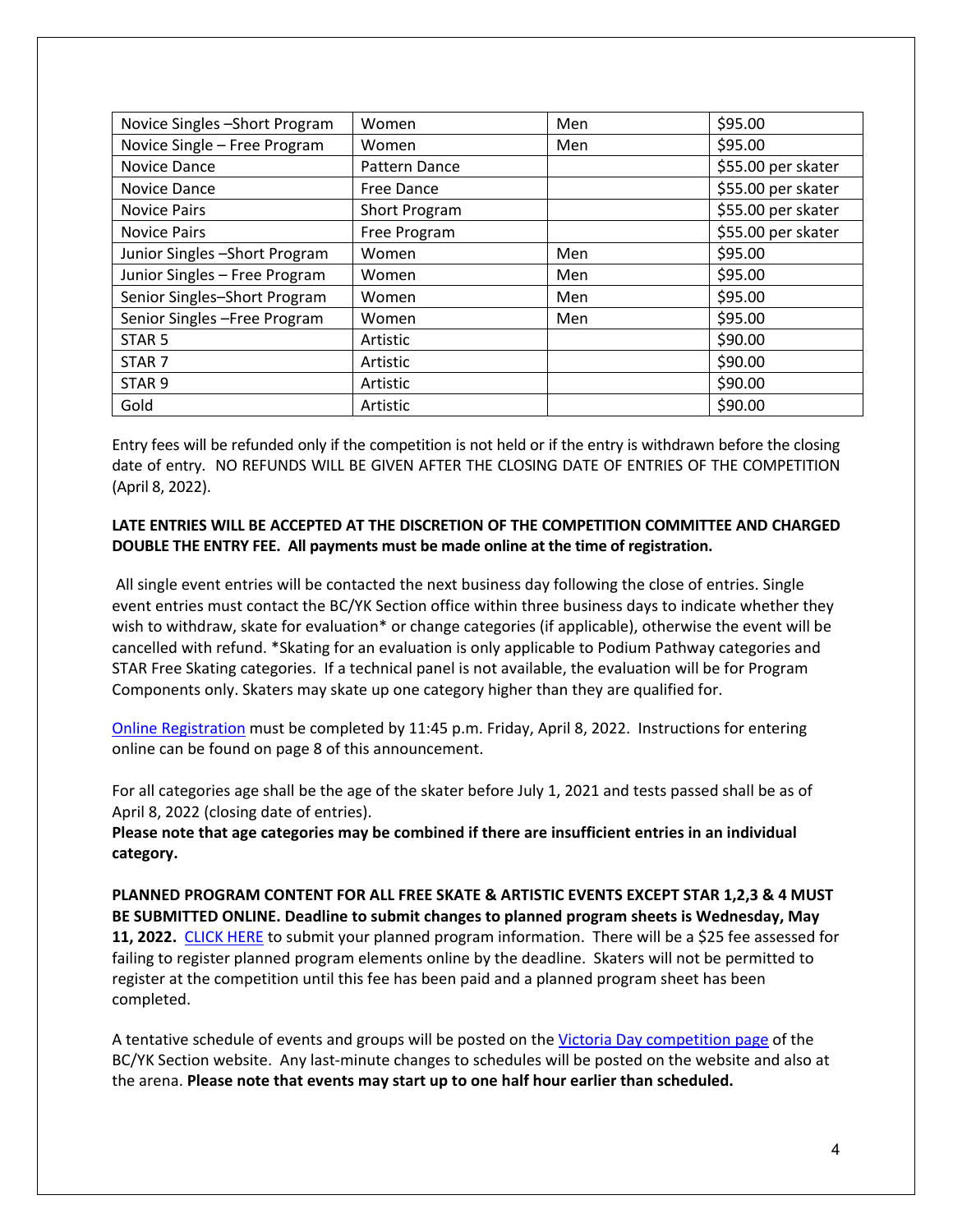Starting orders will be posted a minimum of 24 hours prior to the start of the competition.

**ASSESSMENTS:** STAR 6-Gold assessments will not be offered at this competition.

#### **ADDITIONAL INFORMATION**

- 1. At the time of this announcement being published, the competition will be adhering to the BC/YK Section Vaccination Policy at this event, which can be found [HERE.](https://www.skatinginbc.com/sites/default/files/pages-resources/clubs/bcyksectioneventvaccinationpolicy102221.pdf) The BC/YK Section Board of Directors has approved that this policy will be suspended when the Province of BC removes the Proof of Vaccination requirement.
- 2. We are actively following the COVID-19 situation and information in this announcement may change at any time due to facility, regional, provincial and/or national restrictions or guidelines. Specific requirements will be posted on the BC/YK Section website and communicated to participants via email closer to the event.
- 3. **BC/YK SAFESPORT POLICY**: Phone, video, and/or mobile devices must be turned off and put away in bags while in dressing rooms.
- 4. Skaters may only compete two times either short + free, or short + artistic or free + artistic. Junior and Senior Singles - points will only count for Super Series standings if you enter both the short and free program. Depending on scheduling, skaters in STAR and Artistic should be prepared to skate two programs on the same day. Skaters choosing to enter multiple events do so with the understanding that there may be scheduling conflicts that are unable to be resolved.
- 5. If registration numbers exceed ice time allocation, Artistic categories will be cancelled, and entry fees refunded.
- 6. Should entries in a category be exceedingly large, the event will be divided into smaller groups determined by random draw. Each group will be considered a final. STAR groups will be divided according to age. Age categories may be combined when there are less than 6 entries in a category.
- 7. In BC/YK Section competitions, men and women will compete together in all STAR Events except free skating.
- 8. REGISTRATION: Skaters must register/check-in at least one hour before they are scheduled to skate. **Please note that events may start up to 30 minutes earlier than scheduled. More information regarding registration will be communicated closer to the competition.**
- 9. SIZE of WARM-UP GROUPS: The maximum number of skaters on warm-up for all STAR categories except STAR 1, will be 8.

| 3 minutes |
|-----------|
| 4 minutes |
| 5 minutes |
| 5 minutes |
|           |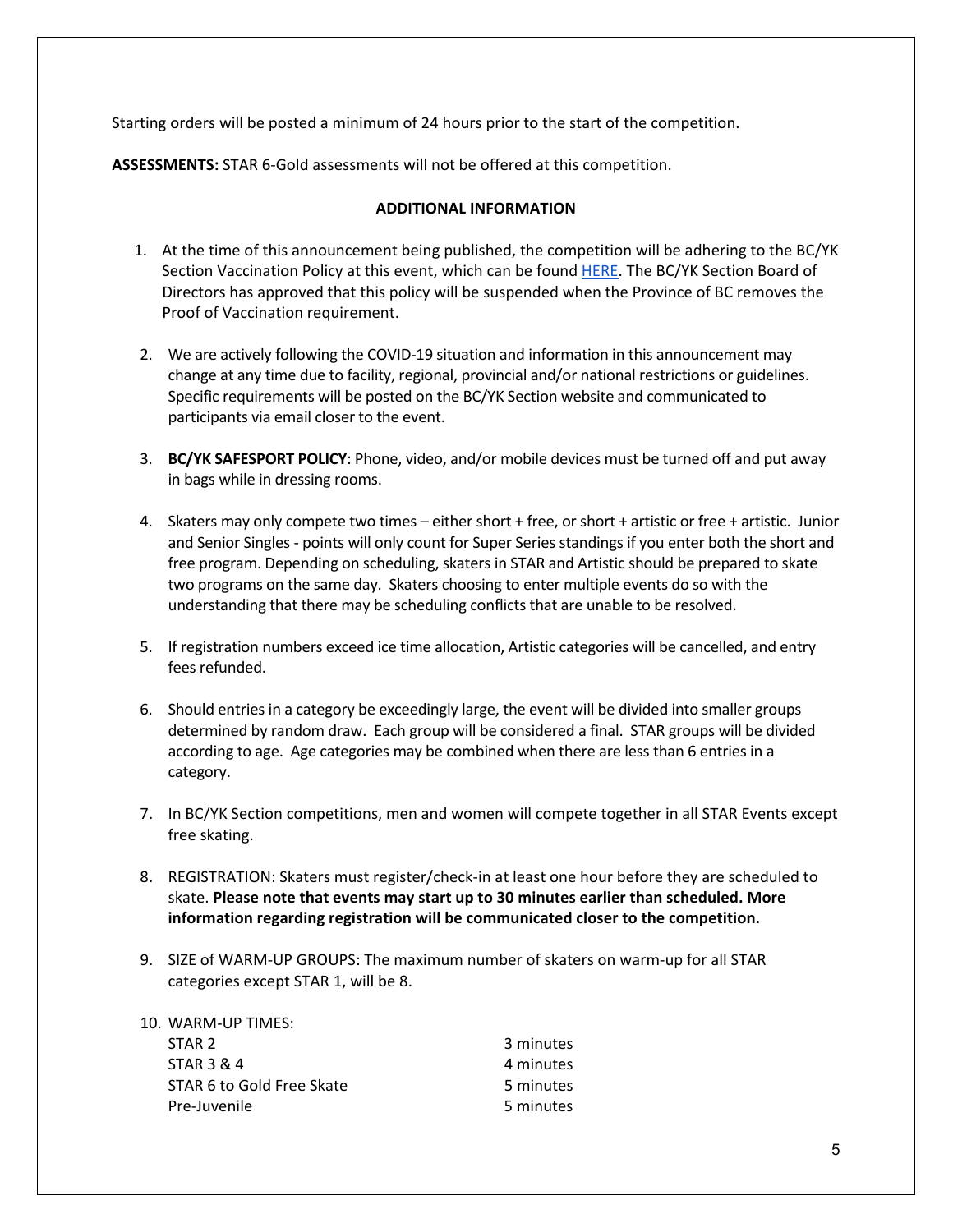| Juvenile to Senior      | 6 minutes |
|-------------------------|-----------|
| Artistic                | 3 minutes |
| Pattern Dance           | 3 minutes |
| Rhythm Dance/Free Dance | 5 minutes |

\* At the discretion of the Referee, the warm-up periods may be reduced to a minimum of 3 minutes. All warm-up periods for one event must be equal.

- 11. MUSIC REQUIREMENTS:
	- ALL SKATERS with the exception of STAR 1 **must submit music online when they register.**
	- **Music will only be accepted electronically via MP3 format**. **Do not begin the registration process until you have your music file ready to load**. Questions can be directed to Haley Adams at [bcyksection@skatinginbc.com](mailto:bcyksection@skatinginbc.com)
	- Music files are not kept for the next competition. Skaters must submit their music for each individual competition.
	- A backup USB flash drive or CD must be at the boards with the coach when the skater is competing.
	- Alternate electronic items such as iPhones, tablets, mp3 players etc. will not be accepted.
	- The preferred backup format is a USB flash drive. If submitting a backup CD, the following requirements must be met:
		- $\triangleright$  Only one program shall be recorded on each CD.
		- $\triangleright$  The start of the music shall be recorded on the CD with less than two seconds of lead in.
		- $\triangleright$  Competitor's name followed by category, program type short or free- and music time (not skating time) shall be clearly printed on one side of the CD.
		- $\triangleright$  Each CD shall be enclosed in its plastic container, also marked with the skater's name, home club, category, program type – short or free - and total music time.
- 12. COACHES: In order to be at ice level during the events, it is mandatory for all participating coaches to be wearing their 2021/22 BC/YK Section Coach Card Accreditation and register in person at the competition. These Coach Card Accreditations can be purchased through the BC/YK Section Office and must be purchased at least 2 weeks prior to the competition. Temporary accreditation will be issued for \$25 per day by showing current Skate Canada membership and First Aid information. **NOTE: The number of coaches permitted at the boards will be communicated closer to the event.**
- 13. ADMISSION will be free to all. As per the BC/YK Section Event Vaccination Policy all spectators 12 years of age and older must be fully vaccinated. **Information regarding spectator capacity and vaccination status requirements will be communicated closer to the date of the event.**
- 14. AWARDS: Information regarding awards will be communicated closer to the competition.
- 15. Persons wishing to take photographs of on ice performances are reminded that use of flash cameras is forbidden. The use of video cameras must be restricted to areas that do not hamper the skaters or officials. **PLEASE NOTE:** you may only take pictures or videos of your own skater.
- 16. Protests: [Skate Canada Protest Rule](https://info.skatecanada.ca/index.php/en-ca/rules-of-sport/54-competitions.html#h3-14-protests) for competitions using CPC will be followed. If there is an event using manual calculation where the results are not posted within one hour of the completion of the last event of the day, the protest must be made to the Event Referee within the first hour of the following day's competition, or to the Technical Representative if the Event Referee is unavailable.